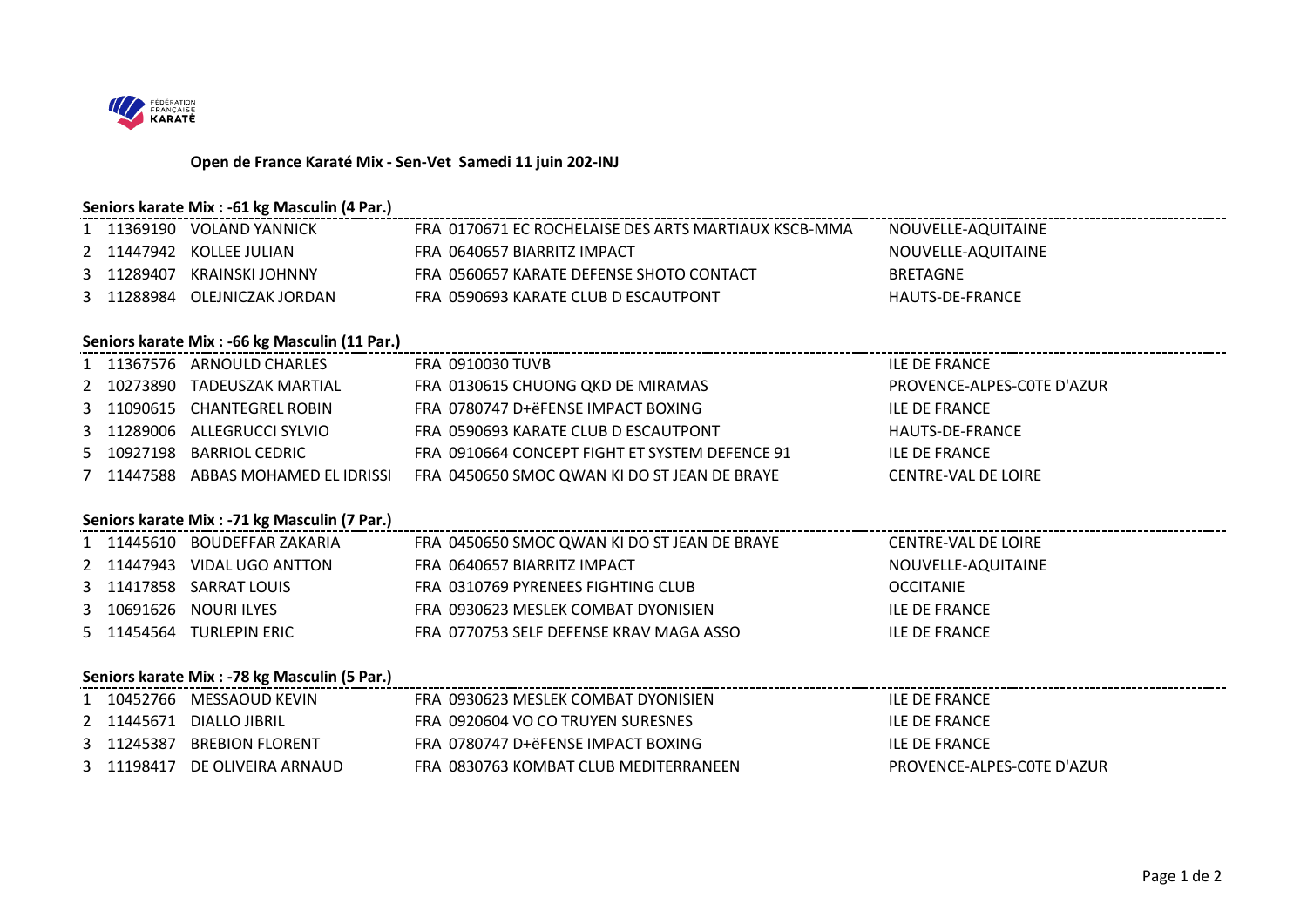#### **Seniors karate Mix : -85 kg Masculin (7 Par.)**

|  | 1 11419600 LOUAI ADIL                             | FRA 0450649 U S M SARAN SECT QUAN KHI DAO BACH HO CENTRE-VAL DE LOIRE |                            |
|--|---------------------------------------------------|-----------------------------------------------------------------------|----------------------------|
|  | 2 09140765 CLAVEL LOIC                            | FRA 0060057 STADE LAURENTIN KARATE                                    | PROVENCE-ALPES-COTE D'AZUR |
|  | 3 09588976 MELANE MARC                            | FRA 0920772 COACHMEBY KRAVMAGA                                        | <b>ILE DE FRANCE</b>       |
|  | 3 10102458 YEMMI MEHDI                            | FRA 0930623 MESLEK COMBAT DYONISIEN                                   | <b>ILE DE FRANCE</b>       |
|  | 5 09617277 CEBRET DORIAN                          | FRA 0930729 INTERNATIONAL KARATE DE BAGNOLET                          | <b>ILE DE FRANCE</b>       |
|  |                                                   |                                                                       |                            |
|  | Seniors karate Mix : - 92 kg Masculin (2 Par.)    |                                                                       |                            |
|  | 1 09579889 ELIOT GEOFFRAY                         | FRA 0560023 STIREN LANGUIDIC                                          | <b>BRETAGNE</b>            |
|  | 2 10536866 DEVILLARD GAETAN                       | FRA 0130857 PROVENCE ELITE KARATE                                     | PROVENCE-ALPES-COTE D'AZUR |
|  |                                                   |                                                                       |                            |
|  | Seniors karate Mix : 92 et + kg Masculin (5 Par.) |                                                                       |                            |
|  | 1 11450201 PERRIERE SHAD                          | FRA 0560023 STIREN LANGUIDIC                                          | <b>BRETAGNE</b>            |
|  | 2 11445588 NDJOCK MINYEM WILLY                    | FRA 0450650 SMOC QWAN KI DO ST JEAN DE BRAYE                          | <b>CENTRE-VAL DE LOIRE</b> |
|  | 3 10785295 TEJJINI MOHAMED                        | FRA 0910679 S C A 2000 EVRY                                           | <b>ILE DE FRANCE</b>       |
|  | 3 10722450 TERTULLIEN ALDRICK                     | FRA 0930623 MESLEK COMBAT DYONISIEN                                   | <b>ILE DE FRANCE</b>       |
|  |                                                   |                                                                       |                            |
|  | Seniors karate Mix : -68 kg Feminine (2 Par.)     |                                                                       |                            |
|  | 1 10183763 CAL MARGAUX                            | FRA 0620638 KEMPO KARATE AUCHY LES MINES                              | HAUTS-DE-FRANCE            |
|  | 2 10909629 BASILE ANNIE                           | FRA 0920067 COURBEVOIE SPORTS KARATE                                  | <b>ILE DE FRANCE</b>       |
|  |                                                   |                                                                       |                            |
|  | Veterans Karate Mix : - 78 kg Masculin (1 Par.)   | ------------------------------------                                  |                            |
|  | 1 10235676 MANLIUS TRISTAN                        | FRA 0910664 CONC FIGHT ET SYSTEM DEFENCE 91                           | <b>ILE DE FRANCE</b>       |
|  | 2 10846389 BERNAL GERALD                          | FRA 0400627 SEIKEN HOSSEGOR                                           | NOUVELLE-AQUITAINE         |
|  | 3 09361648 RODOLPHE FREDERIC                      | FRA 0920767 QKD ANTONY                                                | <b>ILE DE FRANCE</b>       |
|  |                                                   |                                                                       |                            |
|  | Veterans Karate Mix : -85 kg Masculin (3 Par.)    | -------------------------------------                                 |                            |
|  | 1 09167091 TRUPIANO DAVID                         | FRA 0310769 PYRENEES FIGHTING CLUB                                    | <b>OCCITANIE</b>           |
|  | 2 11196760 PETILAIRE CEDRIC                       | FRA 0950064 ASSOC SPORT HERBLAY ASHK                                  | <b>ILE DE FRANCE</b>       |
|  | 3 11440709 AMBROSI ALEXANDRE                      | FRA 0830763 KOMBAT CLUB MEDITERRANEEN                                 | PROVENCE-ALPES-COTE D'AZUR |
|  |                                                   |                                                                       |                            |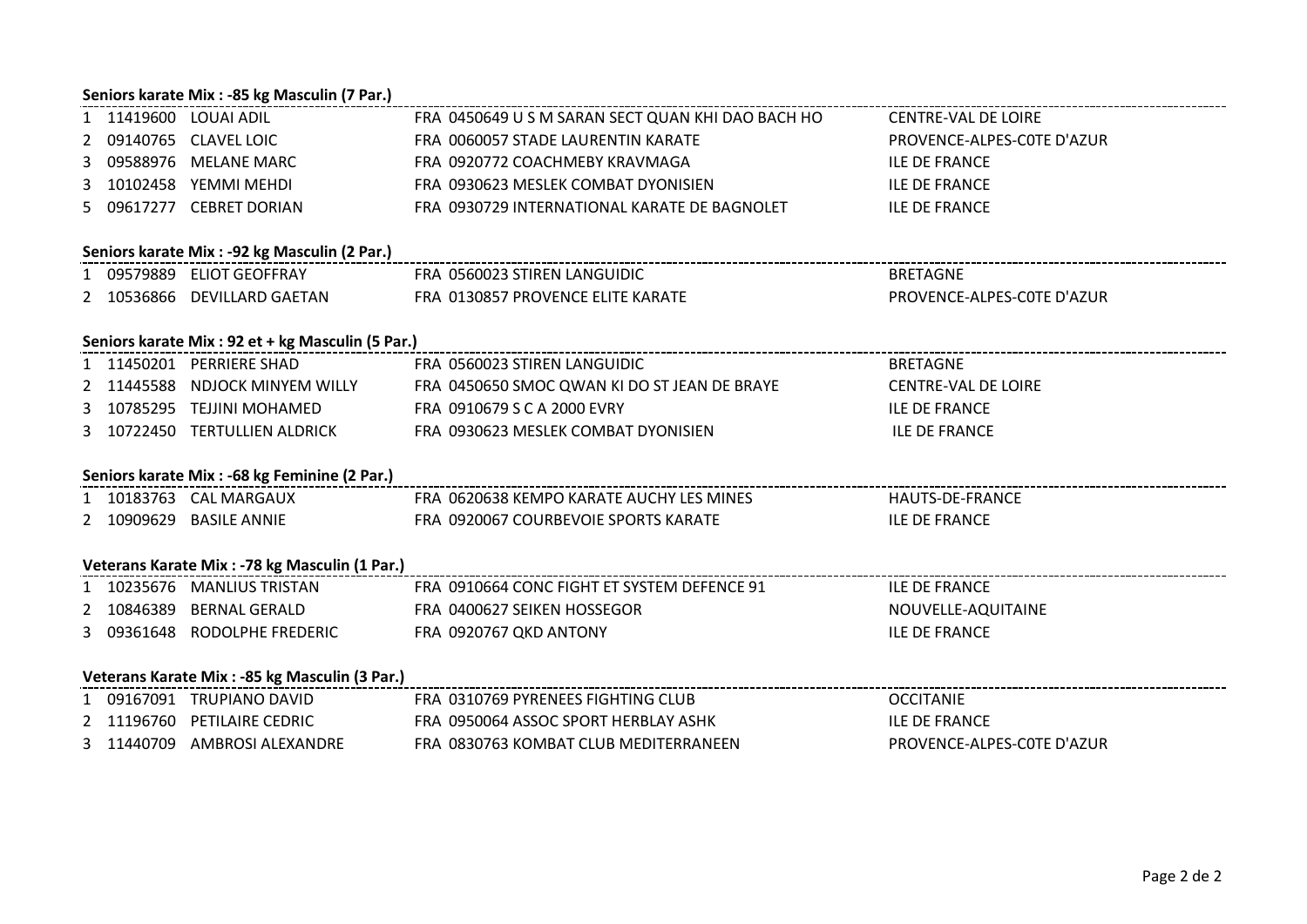

#### **Open de France Karaté Mix Light - MCJSV Samedi 11 juin 2022-INJ**

| Minime: -45 kg Masculin (5 Par.)     |                                                 |                        |
|--------------------------------------|-------------------------------------------------|------------------------|
| 1 11431644 BETTA ABDELKADER          | FRA 0780102 CL OMNISPORTS GARGENVILLE COG       | <b>ILE DE FRANCE</b>   |
| 2 10664840 FAVIER MARCUS             | FRA 0620638 KEMPOSHINKAI KARATE AUCHY LES MINES | <b>HAUTS-DE-FRANCE</b> |
| 3 11090263 LETIF YOUNESSE            | FRA 0520608 CLUB DE BOXE AMERICAINE BRAGARD     | <b>GRAND-EST</b>       |
| 3 11407100 PHILIPPE PAUL             | FRA 0560657 KARATE DEFENSE SHOTO CONTACT        | <b>BRETAGNE</b>        |
| Minime: -55 kg Masculin (4 Par.)     |                                                 |                        |
| 1 10900080 BELHOUSSA ELYES           | FRA 0930729 INTERNATIONAL KARATE DE BAGNOLET    | <b>ILE DE FRANCE</b>   |
| 2 10767881 FONTAINE NATHAN           | FRA 0620638 KEMPOSHINKAI KARATE AUCHY LES MINES | <b>HAUTS-DE-FRANCE</b> |
| 3 11004245 BOIM-PICHON AXEL          | FRA 0290621 MUSHINDO KARATE CLUB DE PLOUGASTEL  | <b>BRETAGNE</b>        |
| 3 11169894 BUNIOWSKI JAN             | FRA 0920604 VO CO TRUYEN SURESNES               | <b>ILE DE FRANCE</b>   |
|                                      |                                                 |                        |
| Minime: 60 et + kg Masculin (4 Par.) |                                                 |                        |
| 1 10905182 YAHIAOUI RANY             | FRA 0780102 CLOMNISPORTS GARGENVILLE COG        | <b>ILE DE FRANCE</b>   |
| 2 11447955 GOSSET HUGO               | FRA 0020630 BOXE THAILANDAISE KICK BOXING       | <b>HAUTS-DE-FRANCE</b> |
| 3 11046906 MARTIN LYNZO              | FRA 0080612 KARATE CLUB DE LA POINTE            | <b>GRAND-EST</b>       |
| 3 11115712 MARSEN SANDRO             | FRA 0080612 KARATE CLUB DE LA POINTE            | <b>GRAND-EST</b>       |
|                                      |                                                 |                        |
| Minime: -45 kg Feminine (2 Par.)     |                                                 |                        |
| 1 10848547 AMRAOUI ZAHRA             | FRA 0780102 CLOMNISPORTS GARGENVILLE COG        | <b>ILE DE FRANCE</b>   |
| 2 11006236 WOYCIECHOWSKI LAURA       | FRA 0590693 KARATE CLUB D ESCAUTPONT            | <b>HAUTS-DE-FRANCE</b> |
|                                      |                                                 |                        |
| Minime: 55 et + kg Feminine (3 Par.) |                                                 |                        |
| 1 10755647 JEGO YOUENA               | FRA 0560037 TFAM MORBIHAN KARATE                | <b>BRETAGNE</b>        |
| 2 11416517 MONEL - SACHOT EMY        | FRA 0140667 BOXING FIGHT CLUB BELLENGREVILLE    | NORMANDIE              |
| 3 11407085 HAZEVIS HELENE            | FRA 0560657 KARATE DEFENSE SHOTO CONTACT        | <b>BRETAGNE</b>        |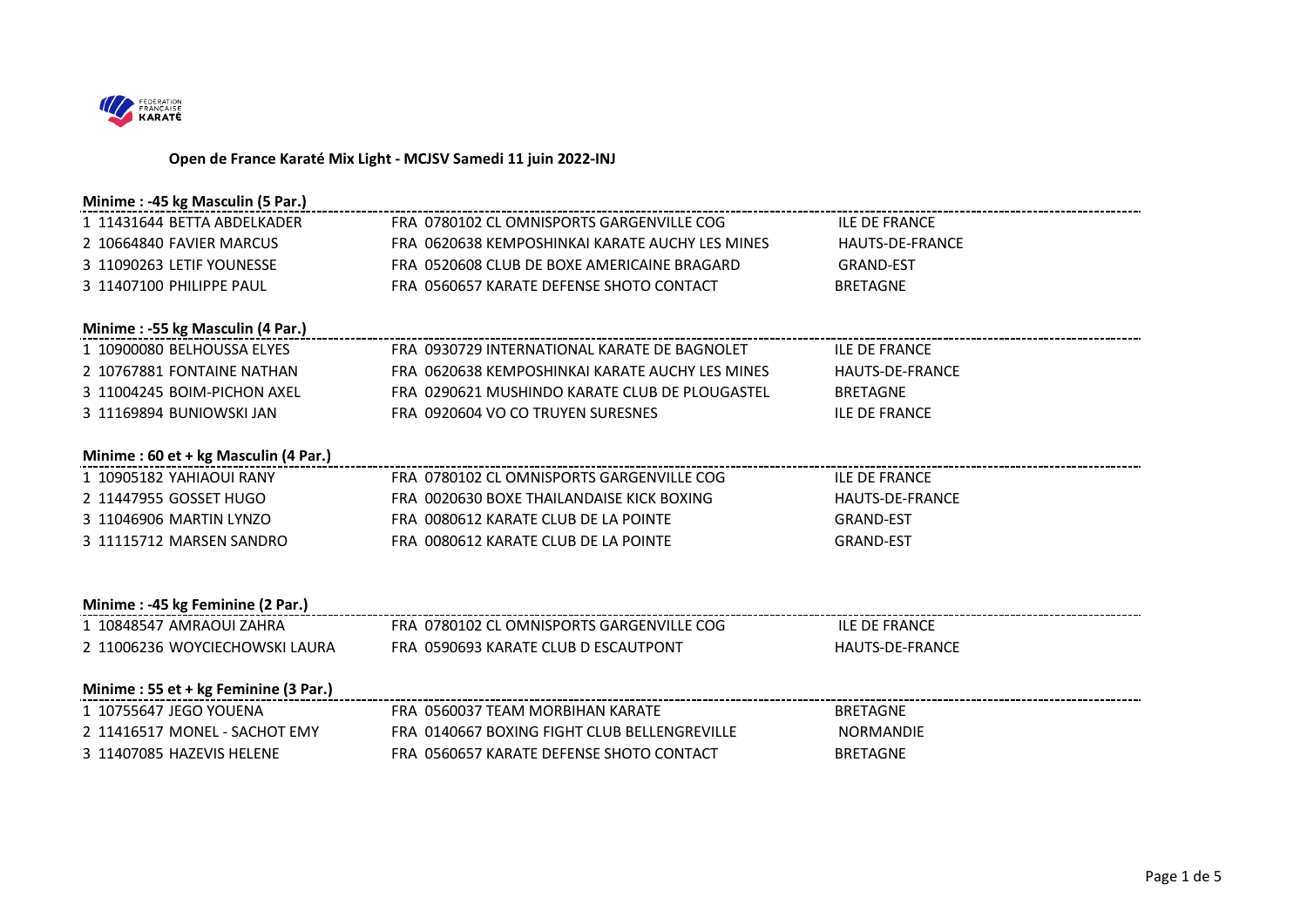| Cadet : -50 kg Masculin (3 Par.)   |                                                 |                                  |
|------------------------------------|-------------------------------------------------|----------------------------------|
| 1 10457105 JEGO GABRIEL            | FRA 0560037 TEAM MORBIHAN KARATE                | <b>BRETAGNE</b>                  |
| 2 11216480 MANLIUS NATI            | FRA 0910664 CONCEPT FIGHT ET SYSTEM DEFENCE 91  | <b>ILE DE FRANCE</b>             |
| 3 10559638 DEMEURE GASPARD         | FRA 0620685 KEMPOSHINKAI KARATE BILLY BERCLAU   | <b>HAUTS-DE-FRANCE</b>           |
|                                    |                                                 |                                  |
| Cadet : -60 kg Masculin (7 Par.)   |                                                 |                                  |
| 1 10479690 HALLEZ SIMON            | FRA 0620673 KEMPOSHINKAI KARATE BULLY LES MINES | HAUTS-DE-FRANCE                  |
| 2 10744035 PARIS BAPTISTE          | FRA 0710622 ECOLE DE KARATE SHOTOKAN CHAGNY     | <b>BOURGOGNE - FRANCHE-COMTE</b> |
| 3 11004266 DRIERDE LAFORTE CLEMENT | FRA 0290621 MUSHINDO KARATE CLUB DE PLOUGASTEL  | <b>BRETAGNE</b>                  |
| 3 10973656 HENNEVILLE KENZO        | FRA 0020630 BOXE THAILANDAISE KICK BOXING       | <b>HAUTS-DE-FRANCE</b>           |
| 5 11198431 POLI MATTEO             | FRA 0830763 KOMBAT CLUB MEDITERRANEEN           | PROVENCE-ALPES-COTE D'AZUR       |
|                                    |                                                 |                                  |
| Cadet : -65 kg Masculin (4 Par.)   |                                                 |                                  |
| 1 11432780 GUERARD IHSAN           | FRA 0520611 FIGHTCAMP                           | <b>GRAND-EST</b>                 |
| 2 11350832 LIETAER LUIS-HENRY      | FRA 0060781 SAISHO DOJO                         | PROVENCE-ALPES-COTE D'AZUR       |
| 3 11330313 BRACHET BRADLEY         | FRA 0620609 KARATE CLUB DOURGEOIS               | <b>HAUTS-DE-FRANCE</b>           |
| 3 11379891 ROFFIN YANIS            | FRA 0270666 ACADEMIE DUBOC KRAV MAGA 27         | <b>NORMANDIE</b>                 |
|                                    |                                                 |                                  |
| Cadet : -70 kg Masculin (4 Par.)   |                                                 |                                  |
| 1 11426101 CHEBIBANE NASSERDINE    | FRA 0120621 CONTACT KARATE FIGHT                | 50012 50012 OCCITANIE            |
| 2 10905179 YAHIAOUI NOE            | FRA 0780102 CL OMNISPORTS GARGENVILLE COG       | <b>ILE DE FRANCE</b>             |
| 3 11434981 GAUMET-REYMOND NOAH     | FRA 0210024 US CHEMINOTS VENAREY LES LAUMES     | BOURGOGNE - FRANCHE-COMTE        |
| 3 11454493 VASIC ALEKSANDR         | FRA 0710659 NEW FIGHT ORDER                     | <b>BOURGOGNE - FRANCHE-COMTE</b> |
|                                    |                                                 |                                  |
|                                    |                                                 |                                  |
| 1 11330315 BRACHET BRYAN           | FRA 0620609 KARATE CLUB DOURGEOIS               | HAUTS-DE-FRANCE                  |
| 2 11449159 HOLOIA EMMANUEL         | FRA 0710659 NEW FIGHT ORDER                     | <b>BOURGOGNE - FRANCHE-COMTE</b> |
| 3 11420785 HUPIN MAEL              | FRA 0560657 KARATE DEFENSE SHOTO CONTACT        | <b>BRETAGNE</b>                  |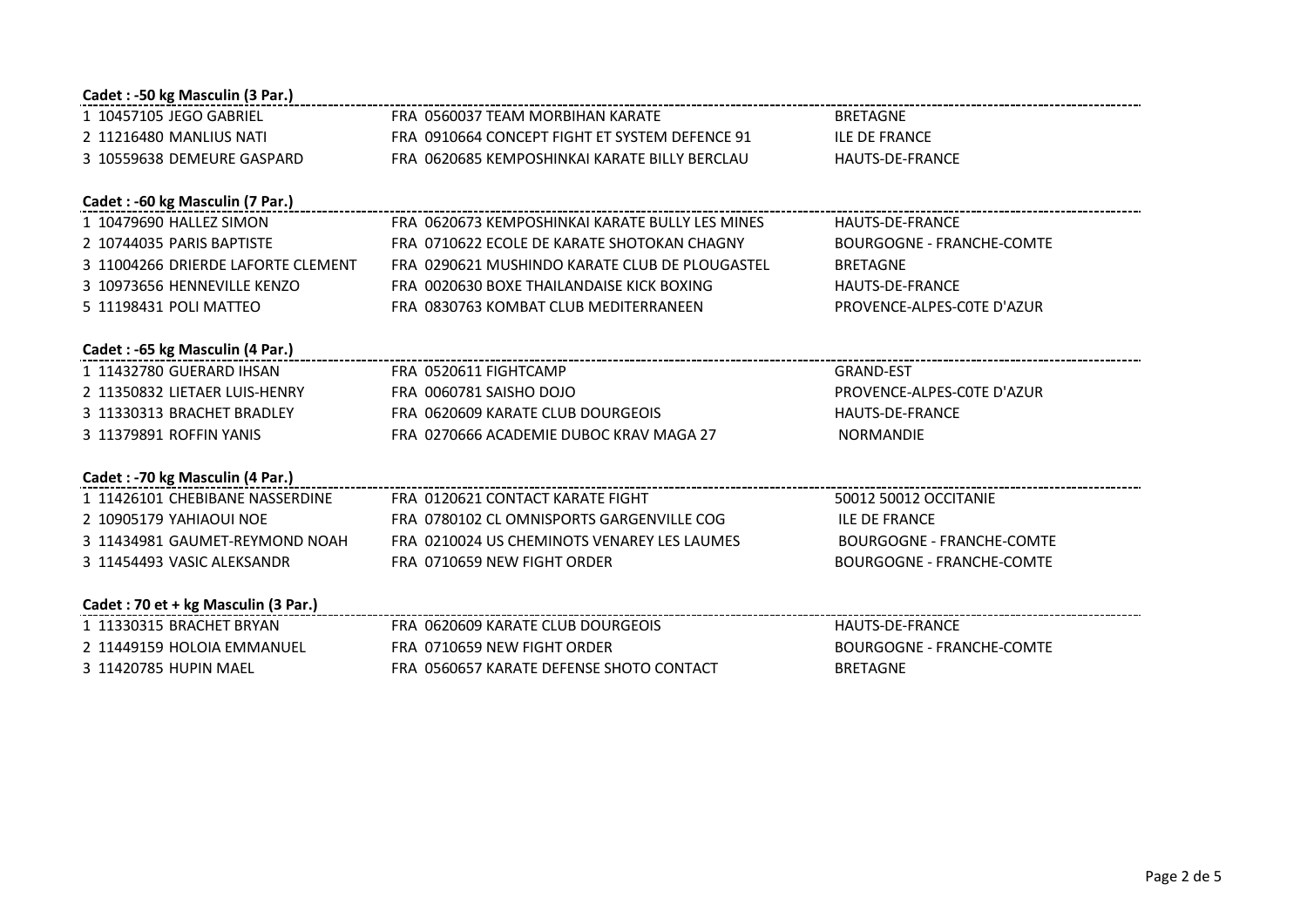| FRA 0780102 CL OMNISPORTS GARGENVILLE COG       | <b>ILE DE FRANCE</b>             |
|-------------------------------------------------|----------------------------------|
| FRA 0120621 CONTACT KARATE FIGHT                | <b>OCCITANIE</b>                 |
| FRA 0620638 KEMPOSHINKAI KARATE AUCHY LES MINES | <b>HAUTS-DE-FRANCE</b>           |
| FRA 0120621 CONTACT KARATE FIGHT                | <b>OCCITANIE</b>                 |
| FRA 0830763 KOMBAT CLUB MEDITERRANEEN           | PROVENCE-ALPES-COTE D'AZUR       |
|                                                 |                                  |
| FRA 0590693 KARATE CLUB D ESCAUTPONT            | <b>HAUTS-DE-FRANCE</b>           |
| FRA 0060781 SAISHO DOJO                         | PROVENCE-ALPES-COTE D'AZUR       |
| FRA 0450650 SMOC QWAN KI DO ST JEAN DE BRAYE    | <b>CENTRE-VAL DE LOIRE</b>       |
| FRA 0380652 XUE XIAO KUNG FU                    | <b>AUVERGNE - RHONE-ALPES</b>    |
| FRA 0020630 BOXE THAILANDAISE KICK BOXING       | <b>HAUTS-DE-FRANCE</b>           |
| FRA 0520608 CLUB DE BOXE AMERICAINE BRAGARD     | <b>GRAND-EST</b>                 |
|                                                 |                                  |
| FRA 0780102 CL OMNISPORTS GARGENVILLE COG       | <b>ILE DE FRANCE</b>             |
| FRA 0120621 CONTACT KARATE FIGHT                | <b>OCCITANIE</b>                 |
| FRA 0210024 US CHEMINOTS VENAREY LES LAUMES     | <b>BOURGOGNE - FRANCHE-COMTE</b> |
| FRA 0640657 BIARRITZ IMPACT                     | NOUVELLE-AQUITAINE               |
|                                                 |                                  |
| FRA 0060793 SHIDOKAN BOXING VENCE               | PROVENCE-ALPES-COTE D'AZUR       |
| FRA 0210024 US CHEMINOTS VENAREY LES LAUMES     | <b>BOURGOGNE - FRANCHE-COMTE</b> |
|                                                 |                                  |
| FRA 0620609 KARATE CLUB DOURGEOIS               | HAUTS-DE-FRANCE                  |
| FRA 0380652 XUE XIAO KUNG FU                    | <b>AUVERGNE - RHONE-ALPES</b>    |
|                                                 |                                  |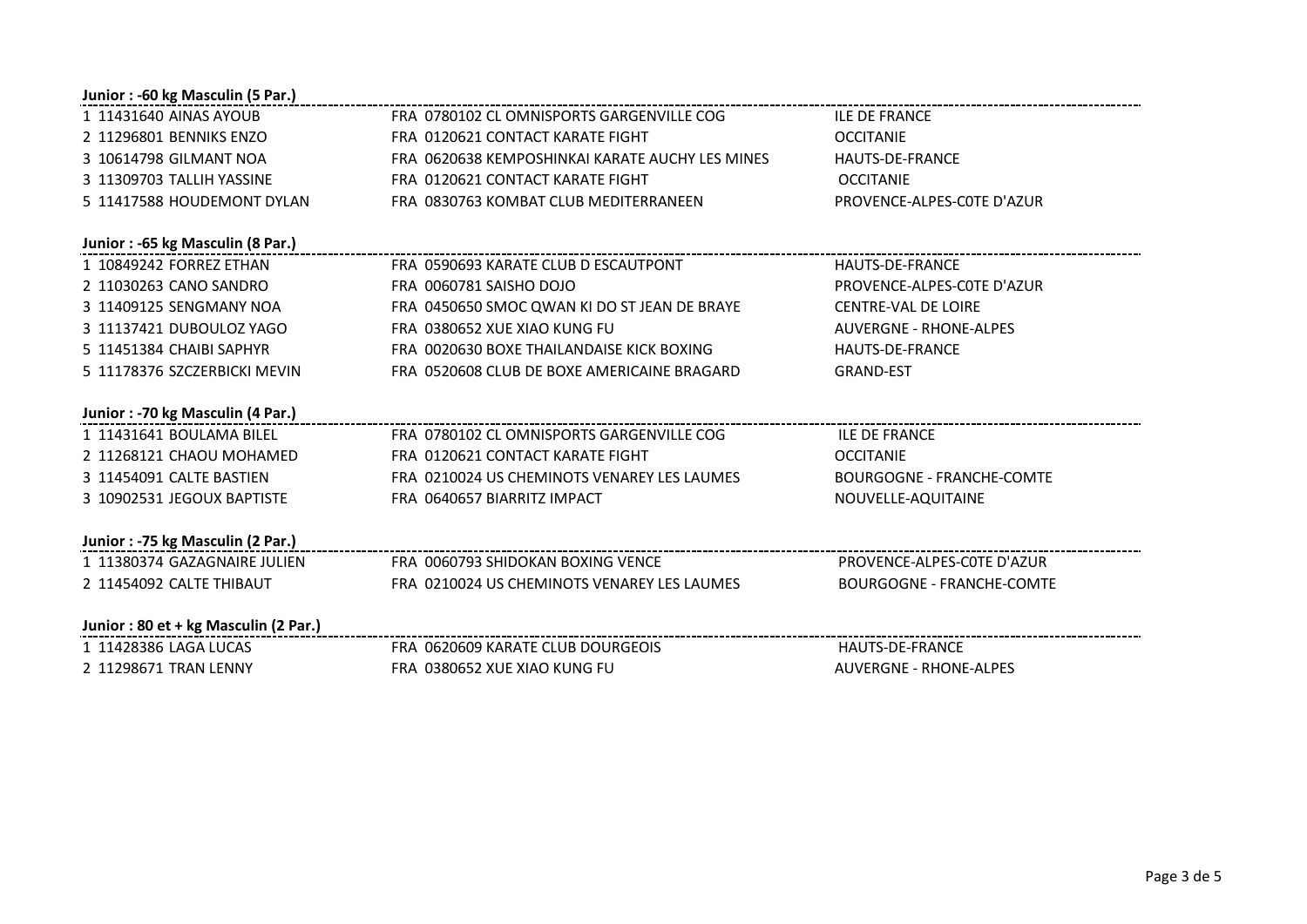### **Seniors karate Mix : -66 kg Masculin (4 Par.)**

| 1 11291679 TOUBAGHI NASSIM     | FRA 0590695 S C H O K                | HAUTS-DE-FRANCE            |
|--------------------------------|--------------------------------------|----------------------------|
| 2 09549680 SERGUIENKO VALENTIN | FRA 0710659 NEW FIGHT ORDER          | BOURGOGNE - FRANCHE-COMTE  |
| 3 10719375 MARTIN DJEYSON      | FRA 0080612 KARATE CLUB DE LA POINTE | <b>GRAND-FST</b>           |
| 3 11175331 PIGEAT PIERRE       | FRA 0840656 VENTOUX BUDOKAN          | PROVENCE-ALPES-COTE D'AZUR |

# **Seniors karate Mix : -71 kg Masculin (8 Par.)**

| 1 09583635 GARIN ALEXIS    | FRA 0950064 ASSOC SPORT HERBLAY ASHK                | <b>ILE DE FRANCE</b>       |
|----------------------------|-----------------------------------------------------|----------------------------|
| 2  11417596 VELLAYE KEVIN  | FRA 0830763 KOMBAT CLUB MEDITERRANEEN               | PROVENCE-ALPES-COTE D'AZUR |
| 3 10235265 MOREL YOHAN     | FRA 0140016 KARATE CLTROUVILLE DEAUVILLE            | NORMANDIE                  |
| 3 10209461 DULIEU ANTOINE  | FRA 0080612 KARATE CLUB DE LA POINTE                | GRAND-EST                  |
| 5 11125648 ANGONIN FLAVIAN | FRA 0910050 KARATE CLUB MULTI DISCIPLINES DE MAISSE | <b>ILE DE FRANCE</b>       |
| 5 11442935 MOUKAH ANTOINE  | FRA 0920604 VO CO TRUYEN SURESNES                   | <b>ILE DE FRANCE</b>       |

#### **Seniors karate Mix : -78 kg Masculin (6 Par.)**

| 1 10450023 PRUD HOMME NOE   | FRA 0450650 SMOC QWAN KI DO ST JEAN DE BRAYE | CENTRE-VAL DE LOIRE       |
|-----------------------------|----------------------------------------------|---------------------------|
| 2 11070411 DUPRAY ALEXANDRE | FRA 0590695 S C H O K                        | HAUTS-DE-FRANCE           |
| 3 11451238 MERGNY JEREMI    | FRA 0080612 KARATE CLUB DE LA POINTE         | GRAND-EST                 |
| 3 09046173 BENDOU SOFIANE   | FRA 0590695 S C H O K                        | HAUTS-DE-FRANCE           |
| 5 11318496 BERTHIOT FLAVIEN | FRA 0210024 US CHEMINOTS VENAREY LES LAUMES  | BOURGOGNE - FRANCHE-COMTE |
| 5 11407813 DESTRUMEL LUCAS  | FRA 0210650 BOXING CLUB MONTBARDOIS          | BOURGOGNE - FRANCHE-COMTE |

#### **Seniors karate Mix : -85 kg Masculin (7 Par.)**

| 1 11454563 YOUSFI RIYAD     | FRA 0520611 FIGHTCAMP                | GRAND-EST       |
|-----------------------------|--------------------------------------|-----------------|
| 2 11242178 MEDIANA GEEBRAIL | FRA 0920772 COACHMEBY KRAVMAGA       | ILE DE FRANCE   |
| 3 10399199 ADJOMALE CEDRIC  | FRA 0930080 K C V O                  | ILE DE FRANCE   |
| 3 08913033 MAHELLE FREDERIC | FRA 0590080 ESPRIT MARTIAL DENAIN    | HAUTS-DE-FRANCE |
| 5 11173781 CURCIJA VLADAN   | FRA 0950064 ASSOC SPORT HERBLAY ASHK | ILE DE FRANCE   |

#### **Seniors karate Mix : -92 kg Masculin (3 Par.)**

| 1 11342631 ANTOINE PIERRIC     | FRA 0950064 ASSOC SPORT HERBLAY ASHK        | <b>ILE DE FRANCE</b>      |
|--------------------------------|---------------------------------------------|---------------------------|
| 2 10975556 CARROLAGGI BAPTISTE | FRA 0920772 COACHMEBY KRAVMAGA              | <b>ILE DE FRANCE</b>      |
| 3 10463954 BORNOT GABRIEL      | FRA 0210024 US CHEMINOTS VENAREY LES LAUMES | BOURGOGNE - FRANCHE-COMTE |